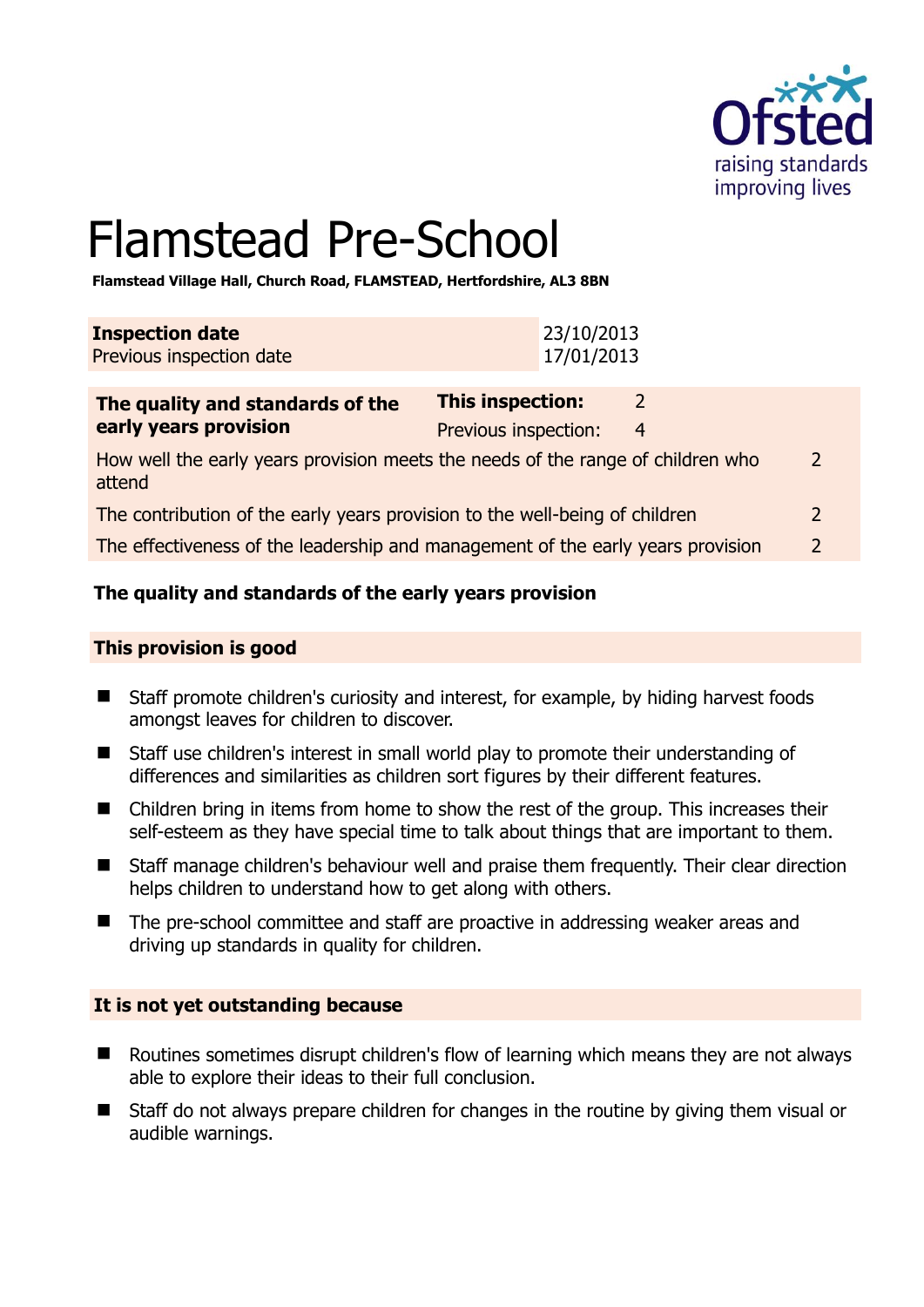# **Information about this inspection**

Inspections of registered early years provision are:

- $\blacksquare$  scheduled at least once in every inspection cycle the current cycle ends on 31 July 2016
- scheduled more frequently where Ofsted identifies a need to do so, for example where provision was previously judged inadequate
- **•** brought forward in the inspection cycle where Ofsted has received information that suggests the provision may not be meeting the legal requirements of the Early Years Foundation Stage or where assessment of the provision identifies a need for early inspection
- **•** prioritised where we have received information that the provision is not meeting the requirements of the Early Years Foundation Stage and which suggests children may not be safe
- scheduled at the completion of an investigation into failure to comply with the requirements of the Early Years Foundation Stage.

The provision is also registered on the voluntary and compulsory parts of the Childcare Register. This report includes a judgment about compliance with the requirements of that register.

# **Inspection activities**

- $\blacksquare$ The inspector observed children's learning activities activities in the main room and garden.
- The inspector had discussions with parents, staff, the Chairperson of the committee and children.
- $\blacksquare$  The inspector undertook a joint observation with the manager.
- The inspector sampled a range of documentation including children's records,safeguarding procedures and self-evaluation information.

#### **Inspector**

Hayley Marshall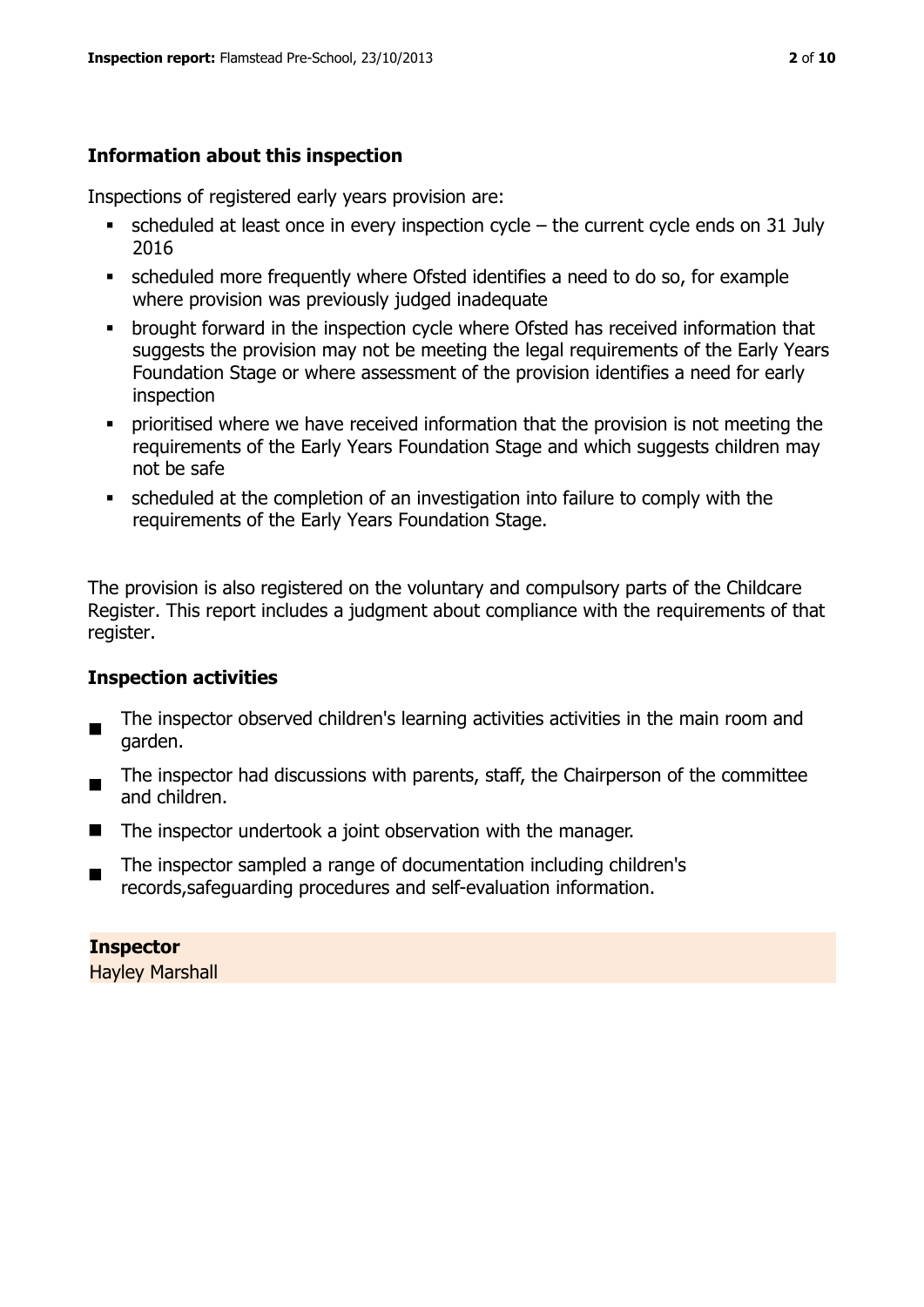#### **Full Report**

#### **Information about the setting**

Flamstead Pre-School is managed by a parent committee of volunteers and was registered in 1993. It is registered on the Early Years Register and on both the voluntary and compulsory parts of the Childcare Register. The pre-school operates from two rooms in the village hall in Flamstead, near St Albans, Hertfordshire. There is a small enclosed area available at the front of the church hall for outdoor play. The pre-school opens each weekday morning from 9am until 11.45am and Tuesday, Wednesday and Thursday afternoon from 1pm until 3pm. There is an optional lunch club that runs each day until 1pm. Children from the village school can be collected to attend the lunch club each day.

The pre-school supports a number of children with special educational needs and/or disabilities. There are currently 20 children attending in the early years age range. The pre-school provides funded early education for three- and four-year-olds. There are four childcare staff of these, the manager and one other member of staff hold a relevant level 3 qualification. Three staff work during each session and qualification requirements are met at all times.

#### **What the setting needs to do to improve further**

#### **To further improve the quality of the early years provision the provider should:**

- encourage children to sustain uninterrupted periods of play where their learning can flow and come to a natural conclusion
- $\blacksquare$  prepare children for changes in their routine by giving them plenty of warning, such as through visual or sound triggers.

#### **Inspection judgements**

#### **How well the early years provision meets the needs of the range of children who attend**

The pre-school staff create an inclusive environment where all children make good progress in their learning and development. There are ample opportunities for children to explore all areas of learning under the supportive teaching of the staff team. For example, children learn about events and themes through well-planned sensory experiences. Staff hide harvest foods in amongst a trough of leaves, sticks and bark for children to discover. This encourages their strong explorative impulses, as they dig deeply and delight in naming the foods they find. This activity stems from previous learning, where children collected foods from home to distribute amongst members of the local community. Staff read the 'thank you' cards they receive to children. They explain that some people find it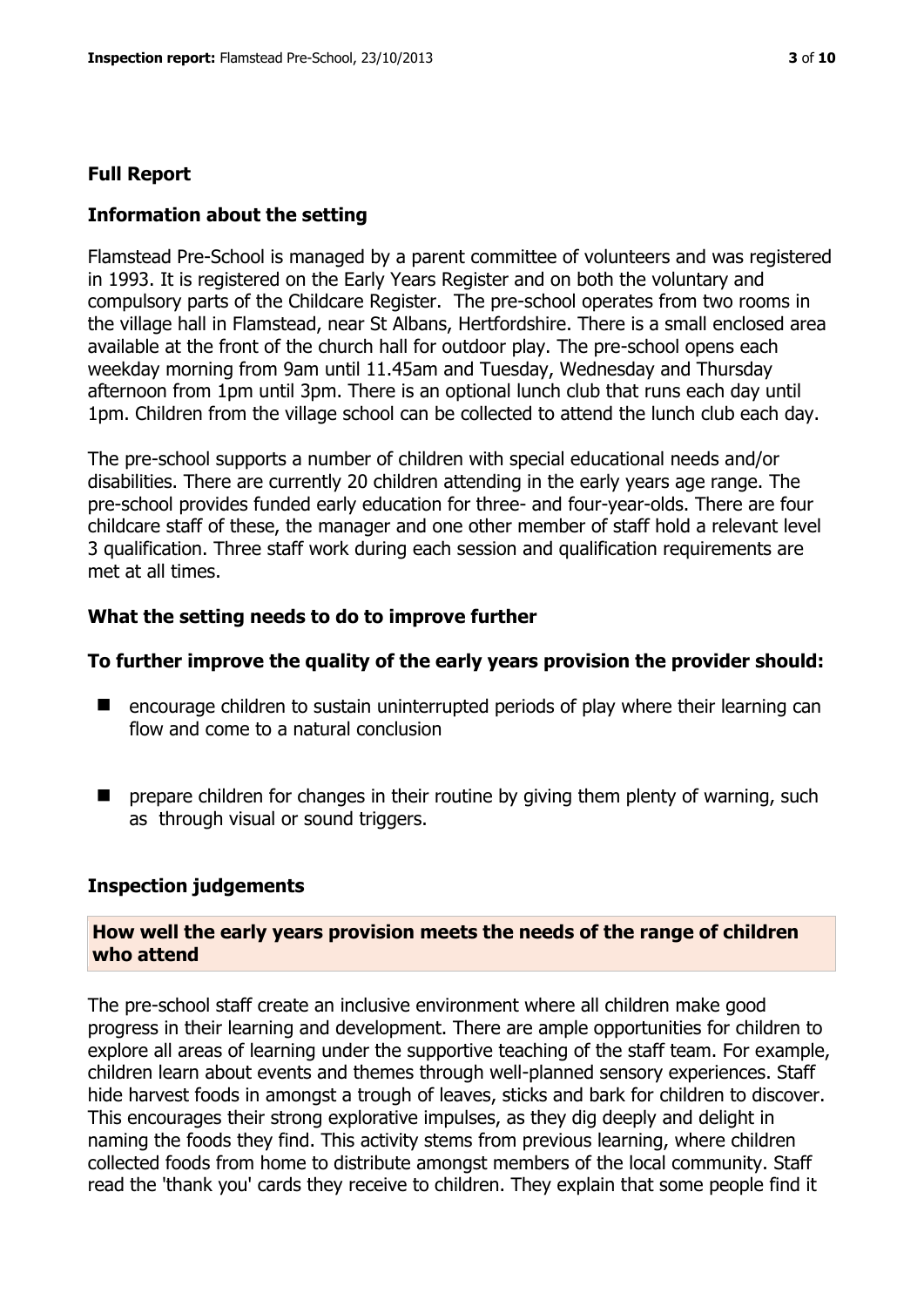difficult to go to the shops in the wet and windy weather. Children further learn about the abilities of others through playing with small world figures. Staff skilfully direct them to examine similarities and differences between the figures. Children sort and categorise by finding people who are wearing trousers and people who use a stick to help them get around. Staff introduce new language by saying that three figures which are the same are 'triplets', children copy the word and staff explain its meaning. This extends children's knowledge of words.

Staff model language throughout the session and provide plenty of opportunity for children to talk and express themselves. Staff track children's progress and identify when they need extra help with their development of speech. Close working with speech and language therapists ensures that they receive targeted support to increase their skills. The staff read to children and sing songs which children copy while they engage in play. For example, children sing to dolls while they bathe them demonstrating their expanding vocabulary. Sometimes, staff call children to sit on the mat for register time. Some children are initially engrossed in their play and reluctant to move away from their interest. Staff encourage children to bring any toys they want with them. However, this does occasionally mean that children's learning does not flow into its own conclusion.

Children have ample opportunity to see numbers and letters within the pre-school. Staff devise creative ways to promote their mathematical skills through introducing numerals and groupings of objects. This gives meaning to children's counting as they recognise the quantity of three and the corresponding number. Children show an interest in writing as there are opportunities for them to write and make marks in the role play area, garden and writing table. Consequently, children use writing for purpose as they are aware of the letters in their name and enjoy incorporating this into their play. Children's willingness to 'have a go' at new things and positive attitude towards their learning equips them well for their move into school.

Staff maintain accurate records of children's learning and development which identifies their next steps in learning. Close working relationships with parents and the local school means that children experience continuity as they move between home, pre-school and school. This means that staff are able to plan activities that complement and build upon children's prior learning effectively.

Staff work closely with parents to support children who have additional needs. Individual plans enable staff to overcome possible barriers enabling children who experience difficulty in their mobility to move around freely. Children enjoy climbing through tunnels while playing inside and jumping enthusiastically in muddy puddles when outside, supporting their physical development well.

#### **The contribution of the early years provision to the well-being of children**

Children are happy and settled at the pre-school because they form close bonds with the staff that care for them. Staff respond warmly to them and talk about their family and events at home. This helps to bring together children's environments helping them to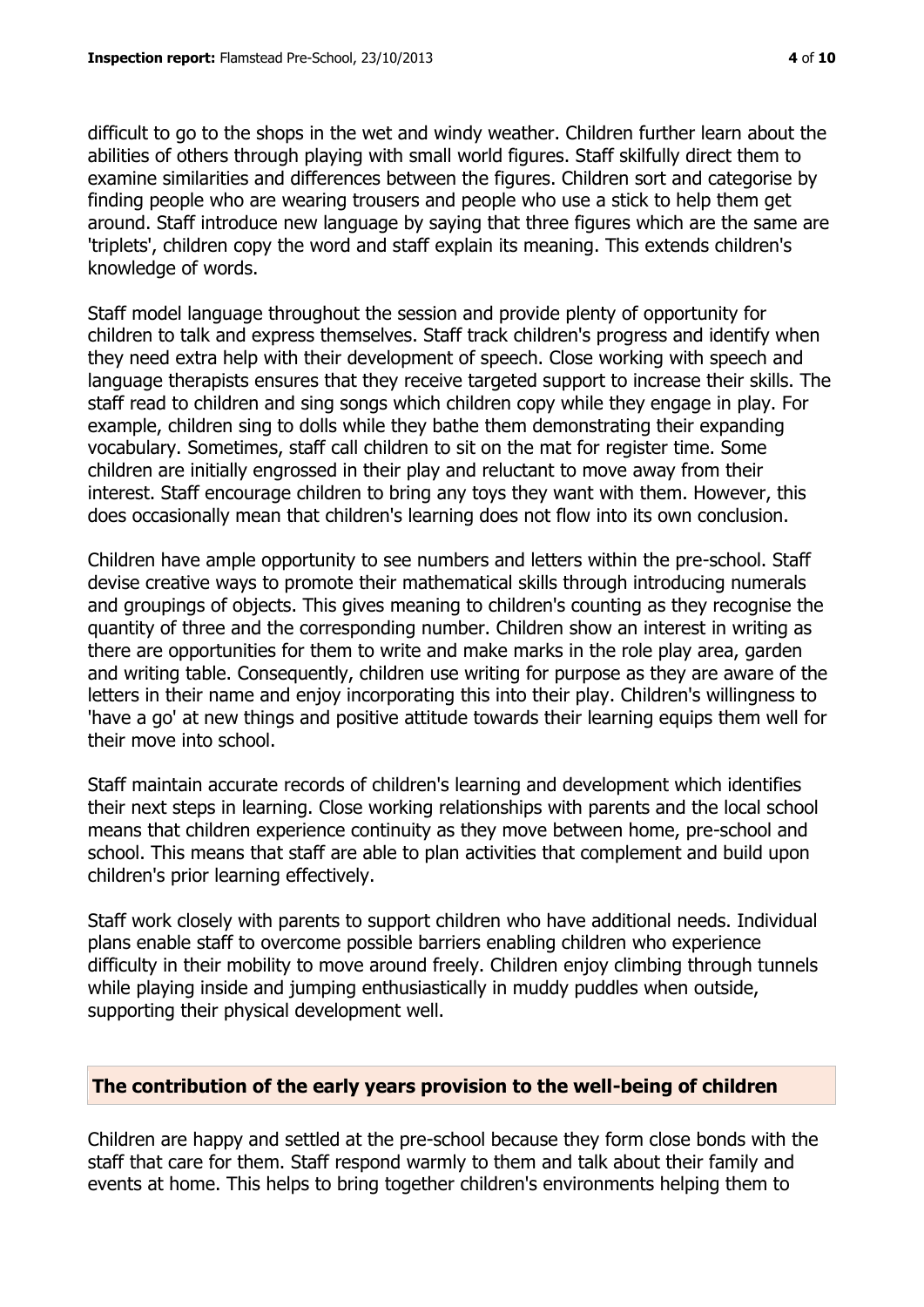adjust to the changes in their day. Staff are responsible for key children who they observe to monitor their progress. Parents know who their children's key person is should they want to discuss any concerns or share children's achievements. Children bring items from home to show the rest of the group. They have special time where they can stand in front of the group and talk about what they have brought, such as, something they found on the walk to pre-school or a favourite toy. This raises children's self-esteem as they are able to express their knowledge. Staff also use this time to talk about things which parents share with them, such as the death of a family pet. This successfully supports children's personal, social and emotional development and they flourish in confidence as a result.

Children behave well because staff praise them and explain to them clearly the reason for their praise. For example, staff say 'it was really kind of you to share your toy'. Staff discuss children's behaviour with parents providing children with consistent messages about expectations. Children share, take turns and care for their environment through tidying away toys. Sometimes, young children do not fully engage in tidy up time and continue to play. This is because staff do not use any visual or audible prompt to inform them of the impending change.

Children become independent in meeting their own needs. Staff recognise that there are skills children need when they start school, such as putting on their own coats and shoes. This is part of their routine at pre-school as they dress themselves for playing outside in the rain. Children enjoy walking to their local allotment where they grow fruit and vegetables. This increases their awareness of healthy eating and encourages them to enjoy a love of being outdoors. This helps them to understand about healthy lifestyles.

Children learn about how to keep themselves safe when they play outdoors. They follow the rules about where they can ride their cars and scooters and negotiate uneven ground successfully by slowing down. Children know that they must not run inside as they might bump into each other, showing their awareness that some activities are only safe in some areas.

#### **The effectiveness of the leadership and management of the early years provision**

The committee and staff place high importance upon all aspects of safeguarding. The committee chairperson uses her very good understanding of the welfare requirements of the Early Years Foundations Stage when recruiting new staff. This means that the recruitment, interview and induction procedure is robust. All necessary checks are complete before staff commence employment meaning that the pre-school confirms their suitability to work with children. The policies and procedures which underpin staff work have undergone recent review to test their effectiveness. This includes making sure they are understandable and user-friendly. As a result, staff are all able to communicate their understanding of the signs and symptoms which might cause them concern about children's welfare. The clear lines for reporting any concerns enables staff to understand what action they should take should a concern arise. Staff are vigilant in assessing risks to children and maintain safe staff to children ratios at all times.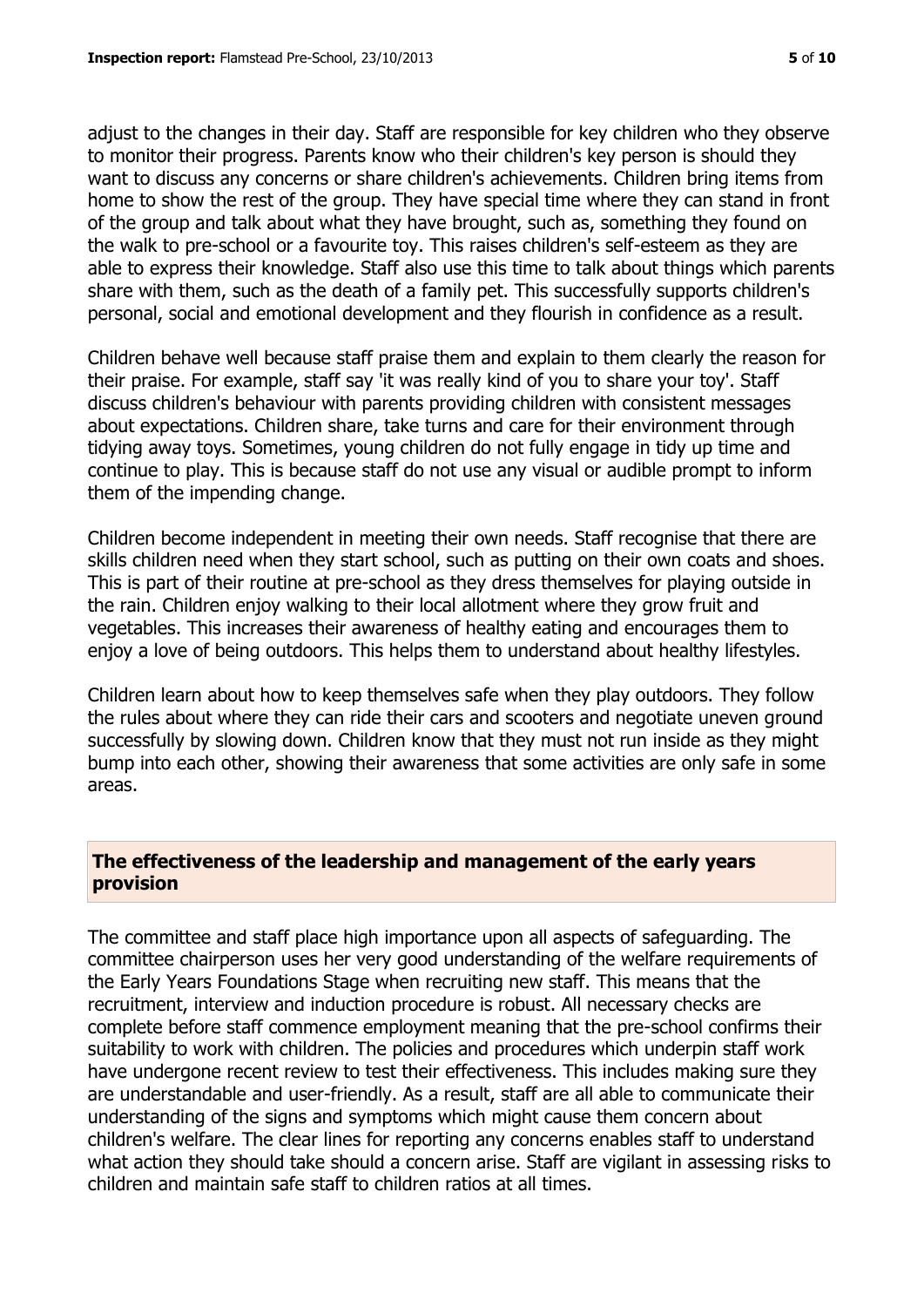The newly appointed manager has undertaken extensive reviews of all aspects of the preschool. She monitors curriculum delivery by assessing children's progress individually and as a group. When this identifies that children make less progress in their mathematical development than in other areas, action plans successfully target this area and improvement is swift. The pre-school is responsive to parents' views and ideas. For example, the pre-school changes opening days and hours at parents request. Children contribute their ideas through discussion with staff and by staff evaluating activities on a regular basis. The highly committed parent committee have worked tirelessly to address recommendations from the previous inspection. Multiple, successful plans to target weaker areas have made significant impact upon the quality of care for children. Therefore, the pre-school demonstrates a good capacity to maintain ongoing improvement in the future.

There are supportive methods of supervision in place for all staff. Regular meetings help staff to share their ideas and shape practice. They contribute their ideas readily and each member of staff brings their individual skills to the team. The committee oversees the work of the manager and conduct regular appraisals. This helps to develop staff training plans that benefit children. Regular attendance at training events helps staff to meet the individual needs of all children who attend.

The pre-school build strong links with the local school where children attend to ensure their smooth move. Regular work with the Pre-school Learning Alliance development workers enables the pre-school to access support and advice which shapes their practice. Close working with professionals involved in the care of children, means that the preschool effectively provides challenge and support for all children. This shows that the preschool value working with others professionals ensuring that children make good progress from their individual starting points. Accurate, well-informed observations and assessments, such as the progress check for children aged two, monitors children's learning and development. Parents are happy with the pre-school and feel that children enjoy attending.

#### **The Childcare Register**

| The requirements for the compulsory part of the Childcare Register are | Met |
|------------------------------------------------------------------------|-----|
| The requirements for the voluntary part of the Childcare Register are  | Met |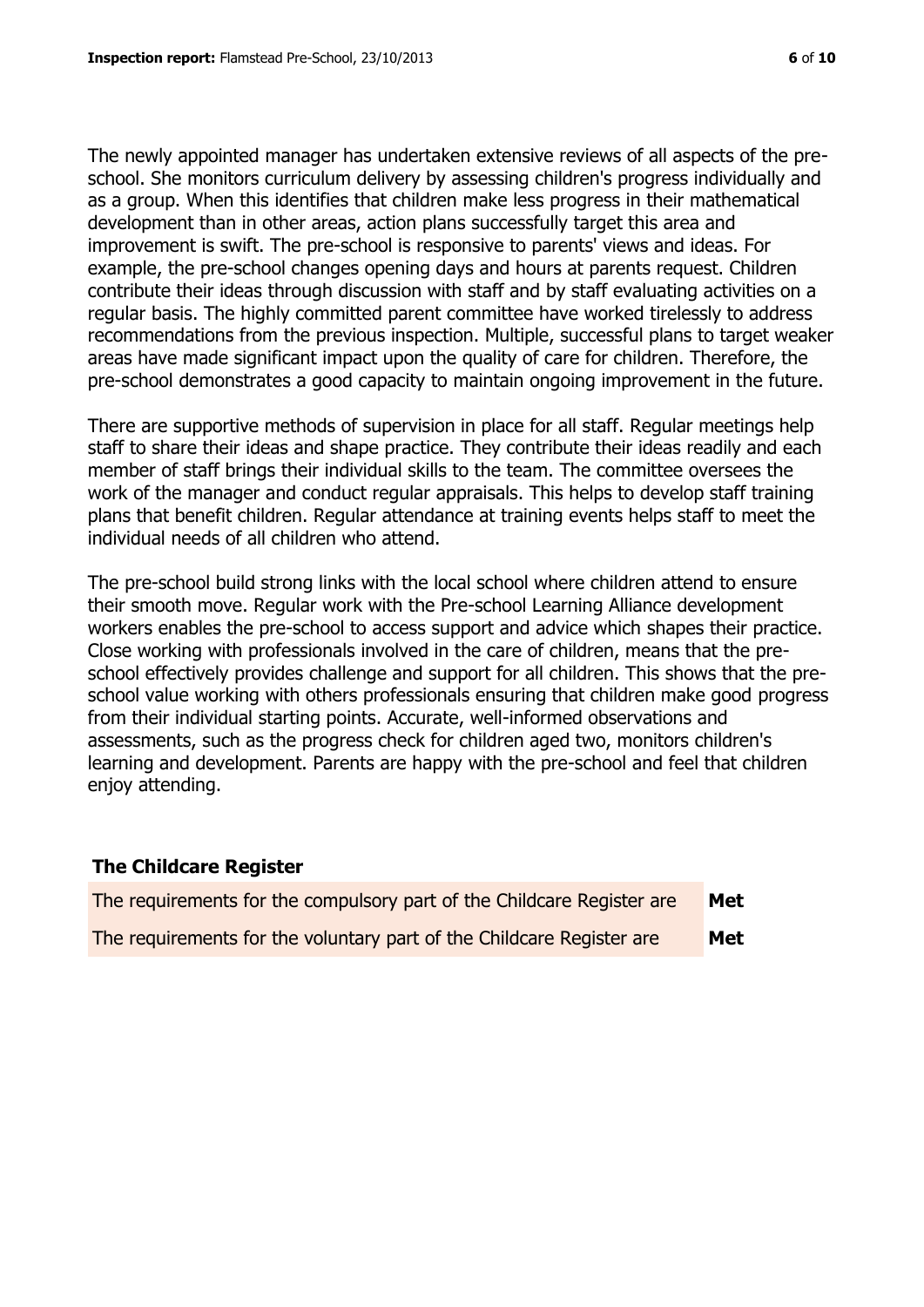# **What inspection judgements mean**

# **Registered early years provision**

| Grade   | <b>Judgement</b> | <b>Description</b>                                                                                                                                                                                                                                                                                                                                                                 |
|---------|------------------|------------------------------------------------------------------------------------------------------------------------------------------------------------------------------------------------------------------------------------------------------------------------------------------------------------------------------------------------------------------------------------|
| Grade 1 | Outstanding      | Outstanding provision is highly effective in meeting the needs<br>of all children exceptionally well. This ensures that children are<br>very well prepared for the next stage of their learning.                                                                                                                                                                                   |
| Grade 2 | Good             | Good provision is effective in delivering provision that meets<br>the needs of all children well. This ensures children are ready<br>for the next stage of their learning.                                                                                                                                                                                                         |
| Grade 3 | Satisfactory     | Satisfactory provision is performing less well than expectations<br>in one or more of the key areas. It requires improvement in<br>order to be good.                                                                                                                                                                                                                               |
| Grade 4 | Inadequate       | Provision that is inadequate requires significant improvement<br>and/or enforcement action. The provision is failing to give<br>children an acceptable standard of early years education and/or<br>is not meeting the safeguarding and welfare requirements of<br>the Early Years Foundation Stage. It will be inspected again<br>within 12 months of the date of this inspection. |
| Met     |                  | The provision has no children on roll. The inspection judgement<br>is that the provider continues to meet the requirements for<br>registration.                                                                                                                                                                                                                                    |
| Not met |                  | The provision has no children on roll. The inspection judgement<br>is that the provider does not meet the requirements for<br>registration.                                                                                                                                                                                                                                        |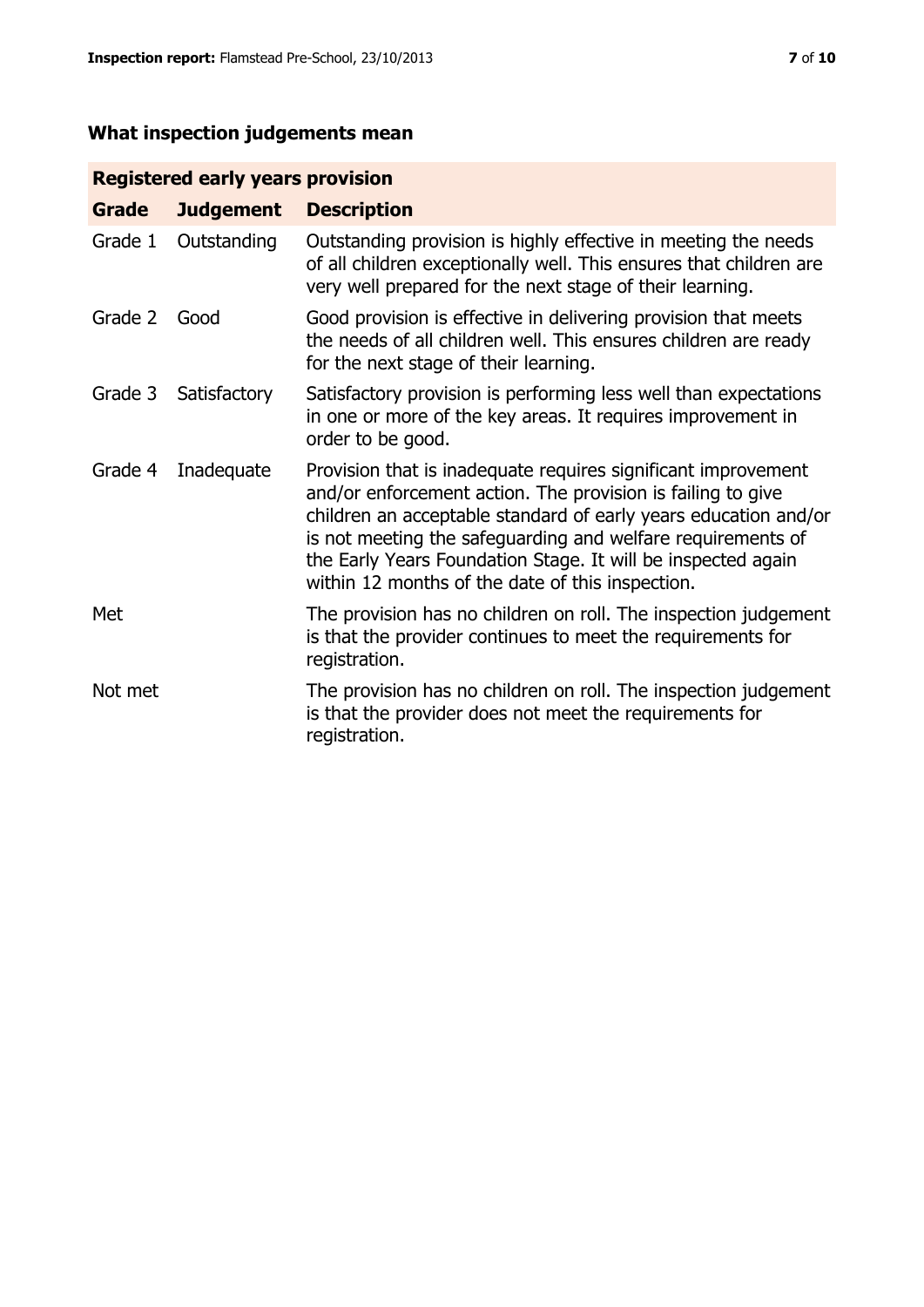### **Inspection**

This inspection was carried out by Ofsted under sections 49 and 50 of the Childcare Act 2006 on the quality and standards of provision that is registered on the Early Years Register. The registered person must ensure that this provision complies with the statutory framework for children's learning, development and care, known as the Early Years Foundation Stage.

# **Setting details**

| Unique reference number            | 129341                         |
|------------------------------------|--------------------------------|
| <b>Local authority</b>             | <b>Hertfordshire</b>           |
| <b>Inspection number</b>           | 903871                         |
| <b>Type of provision</b>           |                                |
| <b>Registration category</b>       | Childcare - Non-Domestic       |
| Age range of children              | $0 - 17$                       |
| <b>Total number of places</b>      | 24                             |
| Number of children on roll         | 20                             |
| <b>Name of provider</b>            | Flamstead Pre-School Committee |
| <b>Date of previous inspection</b> | 17/01/2013                     |
| <b>Telephone number</b>            | 07542 109058                   |

Any complaints about the inspection or the report should be made following the procedures set out in the guidance *'Complaints procedure: raising concerns and making complaints* about Ofsted', which is available from Ofsted's website: www.ofsted.gov.uk. If you would like Ofsted to send you a copy of the guidance, please telephone 0300 123 4234, or email enquiries@ofsted.gov.uk.

# **Type of provision**

For the purposes of this inspection the following definitions apply:

Full-time provision is that which operates for more than three hours. These are usually known as nurseries, nursery schools and pre-schools and must deliver the Early Years Foundation Stage. They are registered on the Early Years Register and pay the higher fee for registration.

Sessional provision operates for more than two hours but does not exceed three hours in any one day. These are usually known as pre-schools, kindergartens or nursery schools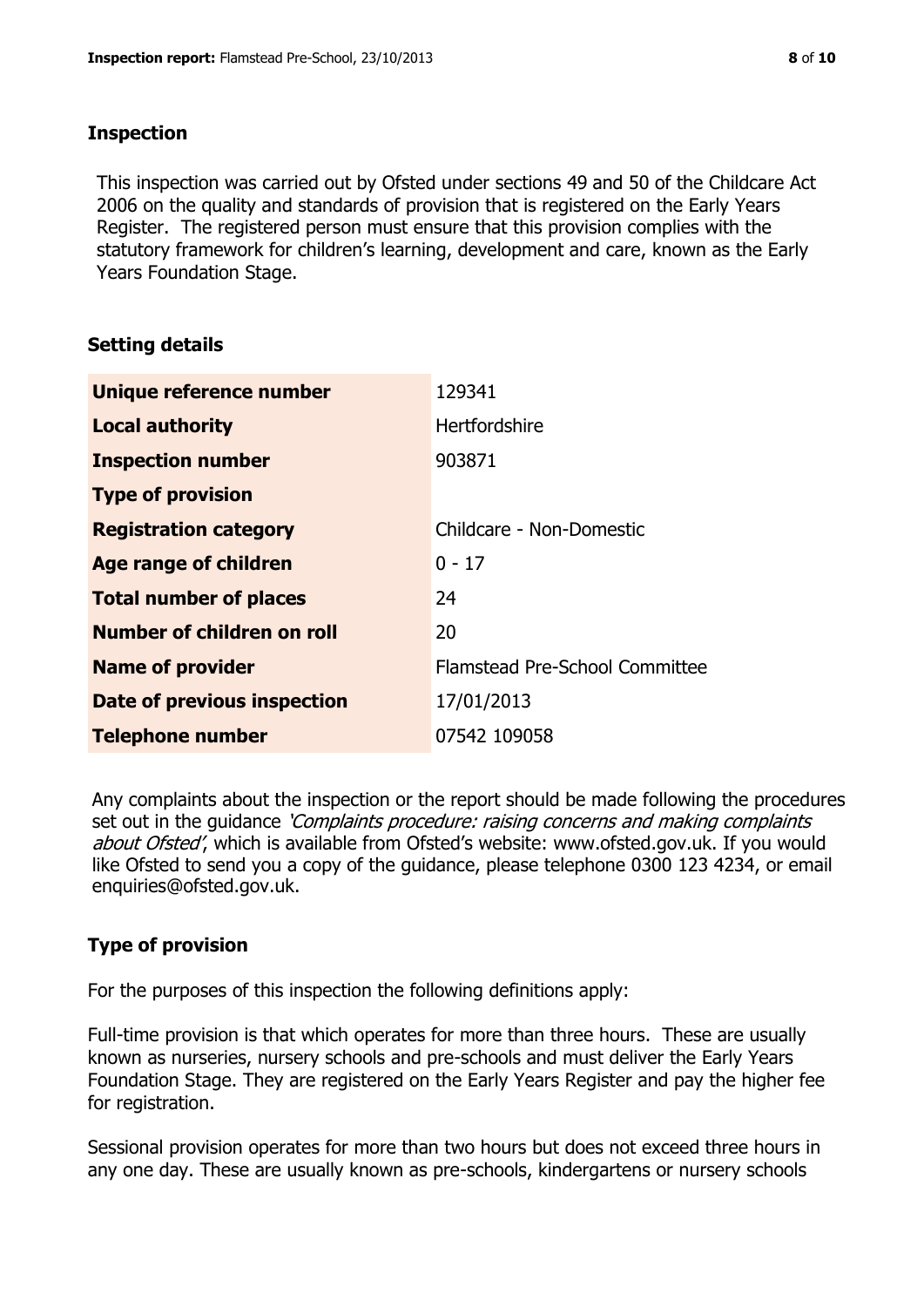and must deliver the Early Years Foundation Stage. They are registered on the Early Years Register and pay the lower fee for registration.

Childminders care for one or more children where individual children attend for a period of more than two hours in any one day. They operate from domestic premises, which are usually the childminder's own home. They are registered on the Early Years Register and must deliver the Early Years Foundation Stage.

Out of school provision may be sessional or full-time provision and is delivered before or after school and/or in the summer holidays. They are registered on the Early Years Register and must deliver the Early Years Foundation Stage. Where children receive their Early Years Foundation Stage in school these providers do not have to deliver the learning and development requirements in full but should complement the experiences children receive in school.